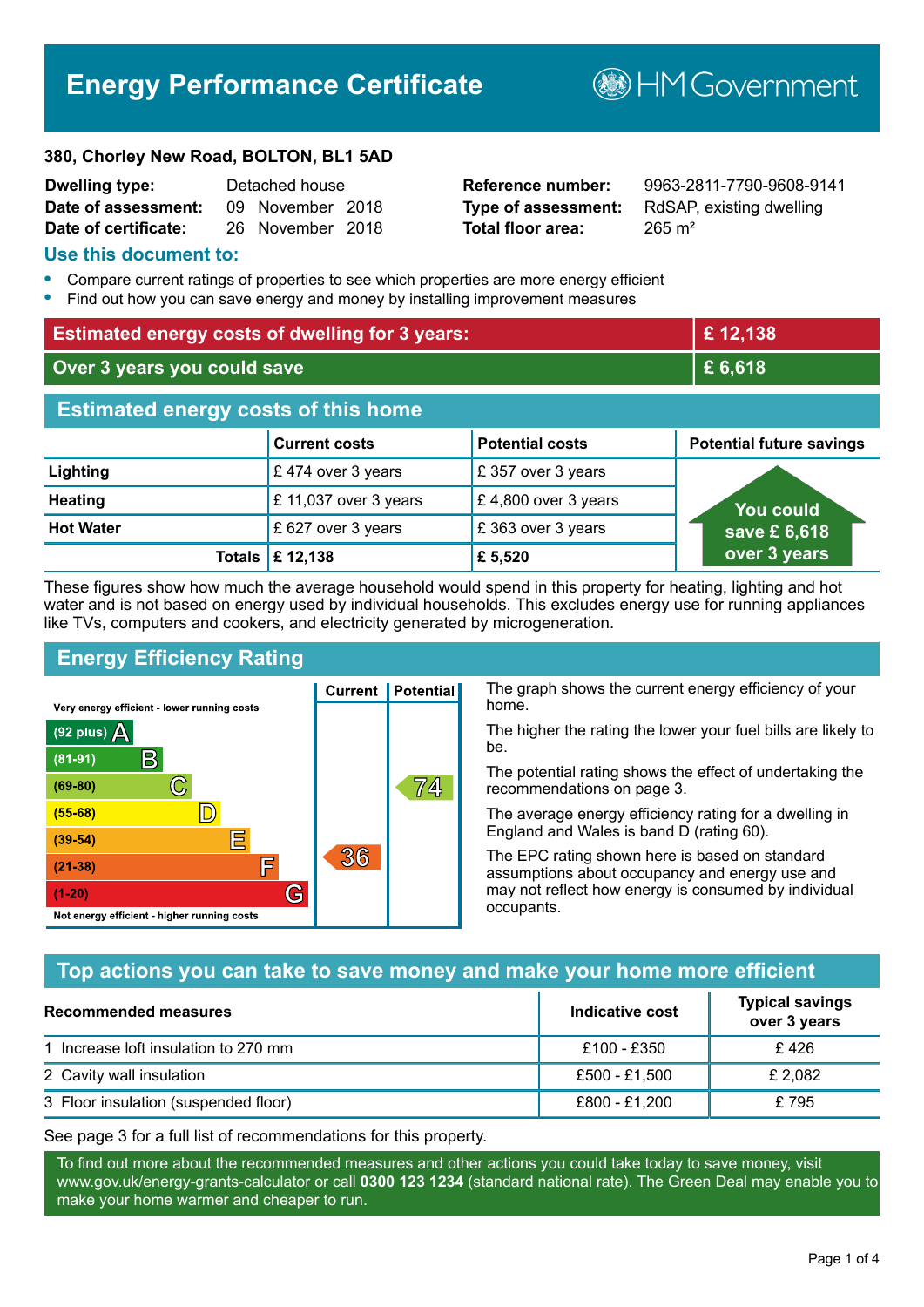**Energy Performance Certificate**

### **Summary of this home's energy performance related features**

| <b>Element</b>        | <b>Description</b>                             | <b>Energy Efficiency</b> |
|-----------------------|------------------------------------------------|--------------------------|
| Walls                 | Cavity wall, as built, no insulation (assumed) | ★★☆☆☆                    |
| Roof                  | Pitched, 75 mm loft insulation                 | ★★★☆☆                    |
| Floor                 | Suspended, no insulation (assumed)             |                          |
| Windows               | Partial double glazing                         | ★★☆☆☆                    |
| Main heating          | Boiler and radiators, mains gas                | ★★★★☆                    |
| Main heating controls | Programmer, no room thermostat                 | ★☆☆☆☆                    |
| Secondary heating     | Room heaters, mains gas                        |                          |
| Hot water             | From main system                               | ★★★☆☆                    |
| Lighting              | Low energy lighting in 66% of fixed outlets    | ★★★★☆                    |

Current primary energy use per square metre of floor area: 454 kWh/m² per year

The assessment does not take into consideration the physical condition of any element. 'Assumed' means that the insulation could not be inspected and an assumption has been made in the methodology based on age and type of construction.

See addendum on the last page relating to items in the table above.

#### **Low and zero carbon energy sources**

Low and zero carbon energy sources are sources of energy that release either very little or no carbon dioxide into the atmosphere when they are used. Installing these sources may help reduce energy bills as well as cutting carbon. There are none provided for this home.

## **Your home's heat demand**

For most homes, the vast majority of energy costs derive from heating the home. Where applicable, this table shows the energy that could be saved in this property by insulating the loft and walls, based on typical energy use (shown within brackets as it is a reduction in energy use).

| <b>Heat demand</b>           | <b>Existing dwelling</b> | Impact of loft<br>insulation | Impact of cavity<br>wall insulation | Impact of solid<br>wall insulation |
|------------------------------|--------------------------|------------------------------|-------------------------------------|------------------------------------|
| Space heating (kWh per year) | 52.454                   | (2,096)                      | (10, 217)                           | N/A                                |
| Water heating (kWh per year) | 3,051                    |                              |                                     |                                    |

You could receive Renewable Heat Incentive (RHI) payments and help reduce carbon emissions by replacing your existing heating system with one that generates renewable heat, subject to meeting minimum energy efficiency requirements. The estimated energy required for space and water heating will form the basis of the payments. For more information, search for the domestic RHI on the www.gov.uk website.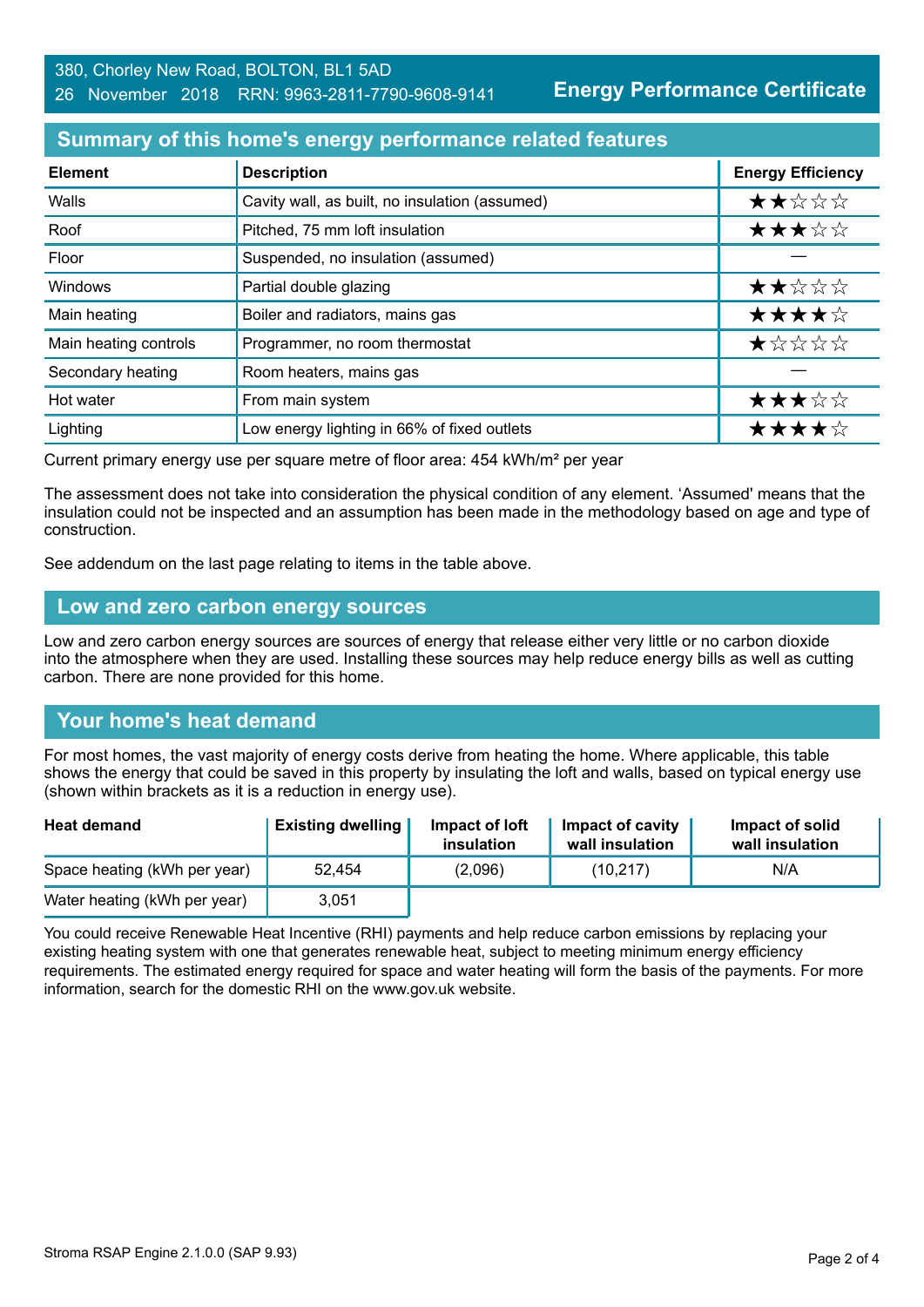#### 380, Chorley New Road, BOLTON, BL1 5AD 26 November 2018 RRN: 9963-2811-7790-9608-9141

### **Recommendations**

The measures below will improve the energy performance of your dwelling. The performance ratings after improvements listed below are cumulative; that is, they assume the improvements have been installed in the order that they appear in the table. Further information about the recommended measures and other simple actions you could take today to save money is available at www.gov.uk/energy-grants-calculator. Before installing measures, you should make sure you have secured the appropriate permissions, where necessary. Such permissions might include permission from your landlord (if you are a tenant) or approval under Building Regulations for certain types of work.

| <b>Recommended measures</b>                                       | Indicative cost | <b>Typical savings</b><br>per year | <b>Rating after</b><br>improvement |
|-------------------------------------------------------------------|-----------------|------------------------------------|------------------------------------|
| Increase loft insulation to 270 mm                                | £100 - £350     | £142                               | F37                                |
| Cavity wall insulation                                            | £500 - £1,500   | £694                               | <b>E48</b>                         |
| Floor insulation (suspended floor)                                | £800 - £1,200   | £ 265                              | <b>E52</b>                         |
| Draught proofing                                                  | £80 - £120      | £48                                | <b>E53</b>                         |
| Low energy lighting for all fixed outlets                         | £60             | £ 32                               | <b>E53</b>                         |
| Heating controls (room thermostat and TRVs)                       | £350 - £450     | £448                               | <b>D61</b>                         |
| Replace boiler with new condensing boiler                         | £2,200 - £3,000 | £ 504                              | C69                                |
| Replace single glazed windows with low-E double<br>glazed windows | £3,300 - £6,500 | £73                                | C70                                |
| Solar photovoltaic panels, 2.5 kWp                                | £5,000 - £8,000 | £ 266                              | C74                                |

#### **Alternative measures**

There are alternative measures below which you could also consider for your home.

- **•** External insulation with cavity wall insulation
- **•** Biomass boiler (Exempted Appliance if in Smoke Control Area)
- **•** Micro CHP

#### **Opportunity to benefit from a Green Deal on this property**

Green Deal Finance allows you to pay for some of the cost of your improvements in instalments under a Green Deal Plan (note that this is a credit agreement, but with instalments being added to the electricity bill for the property). The availability of a Green Deal Plan will depend upon your financial circumstances. There is a limit to how much Green Deal Finance can be used, which is determined by how much energy the improvements are estimated to **save** for a 'typical household'.

You may be able to obtain support towards repairs or replacements of heating systems and/or basic insulation measures, if you are in receipt of qualifying benefits or tax credits. To learn more about this scheme and the rules about eligibility, call the Energy Saving Advice Service on **0300 123 1234** for England and Wales.